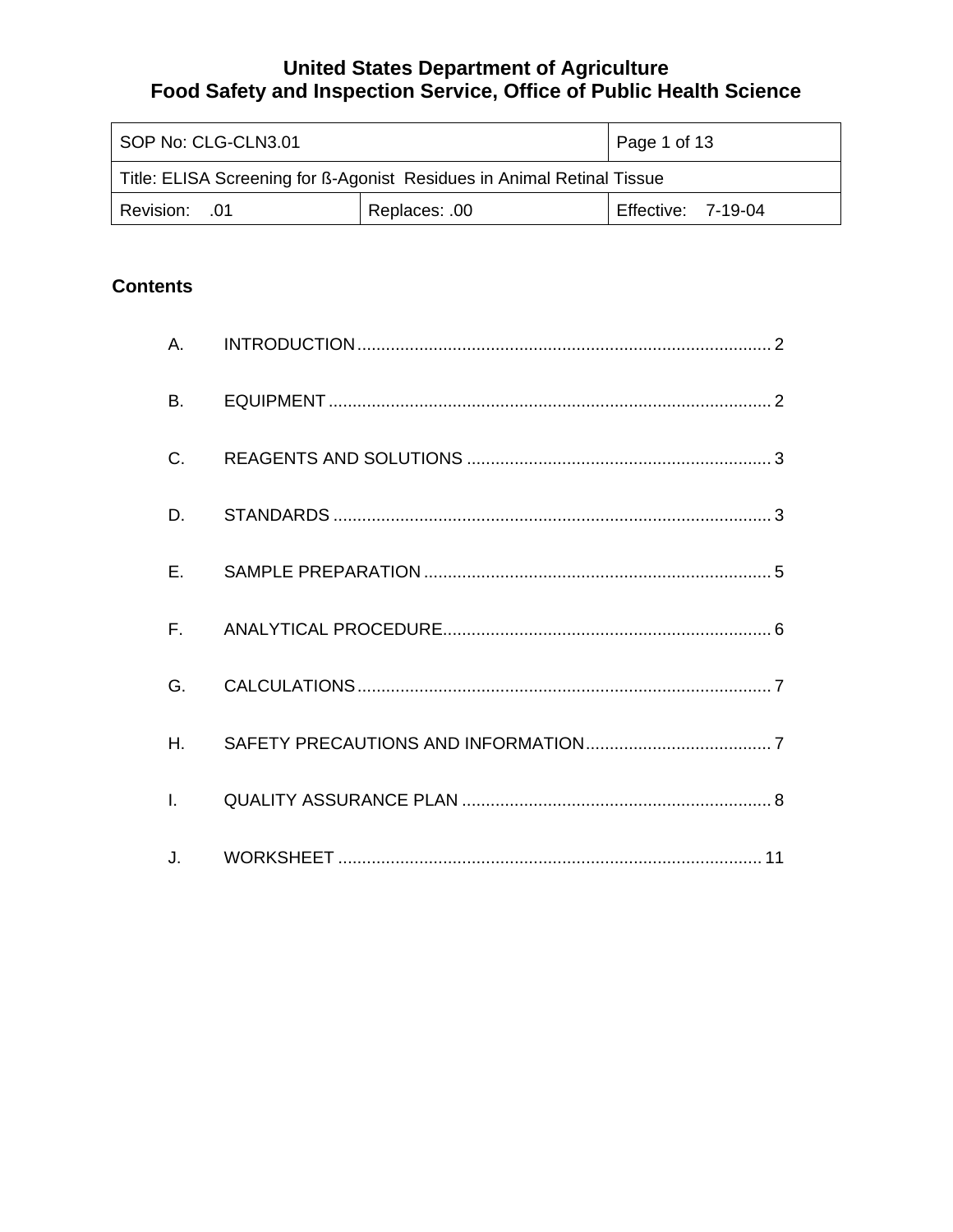<span id="page-1-0"></span>

| SOP No: CLG-CLN3.01                                                    |  | Page 2 of 13              |
|------------------------------------------------------------------------|--|---------------------------|
| Title: ELISA Screening for B-Agonist Residues in Animal Retinal Tissue |  |                           |
| 01. Revision: 01<br>Replaces: .00                                      |  | <b>Effective: 7-19-04</b> |

### **A. INTRODUCTION**

1. Theory

This qualitative method for the rapid screening of clenbuterol, salbutamol, and cimaterol in animal retinal tissue uses a simple one-step extraction procedure. The choroid/pigmented retinal epithelium (choroid/PRE) is excised, mixed with a phosphate buffer and mashed using a glass rod. The tissue extract is centrifuged at high speed to produce a clear supernatant. The supernatant is then analyzed using the enzyme linked immuno-assay (EIA) kit, which determines analyte concentration as a function of color intensity at 650 nm.

2. Applicability

This ELISA method is applicable to bovine, ovine, porcine, and caprine retinal tissue for clenbuterol at levels  $\geq 3$  ppb and applicable to bovine and porcine retinal tissue for salbutamol at levels  $\geq 3$  ppb and cimaterol at levels  $\geq 6$  ppb.

#### **B. EQUIPMENT**

Note: Equivalent apparatus and instrumentation may be substituted for the following items.

- 1. Apparatus
	- a. Test Kit ELISA Generic Bronchodilator Kit Neogen Corporation, ELISA Technologies Division, 628 E. 3rd Street, Lexington, Kentucky, CAT #100310, ELISA Technologies Div.
	- b. Plate Reader Biotek Autoreader EL 311, with printer (650 nm filter used) ELISA Technologies.
	- c. Centrifuge International Equipment Company B-22M Superspeed Refrigerated Centrifuge with Rotor #876, (Refrigeration is not required) International Equipment Company, Clinical Centrifuge, CAT #20671-007, VWR Scientific, San Francisco, CA.
	- d. pH meter Orion 601A, calibrated at pH 4 and 7.
	- e. Eppendorf pipettors Variable volume, 5 µL to 1000 µL, Brinkmann Instruments, Inc., Westbury, NY.
	- f. Transferpette Multichannel Pipettes, Brinkmann, 50 200 µL #50-08-030-7, CAT #53512-376 VWR, Denver, CO.
	- g. Volumetric Glassware 100 mL and 10 mL amber flasks Class A; 1.0 mL and 0.5 mL glass pipettes Class A.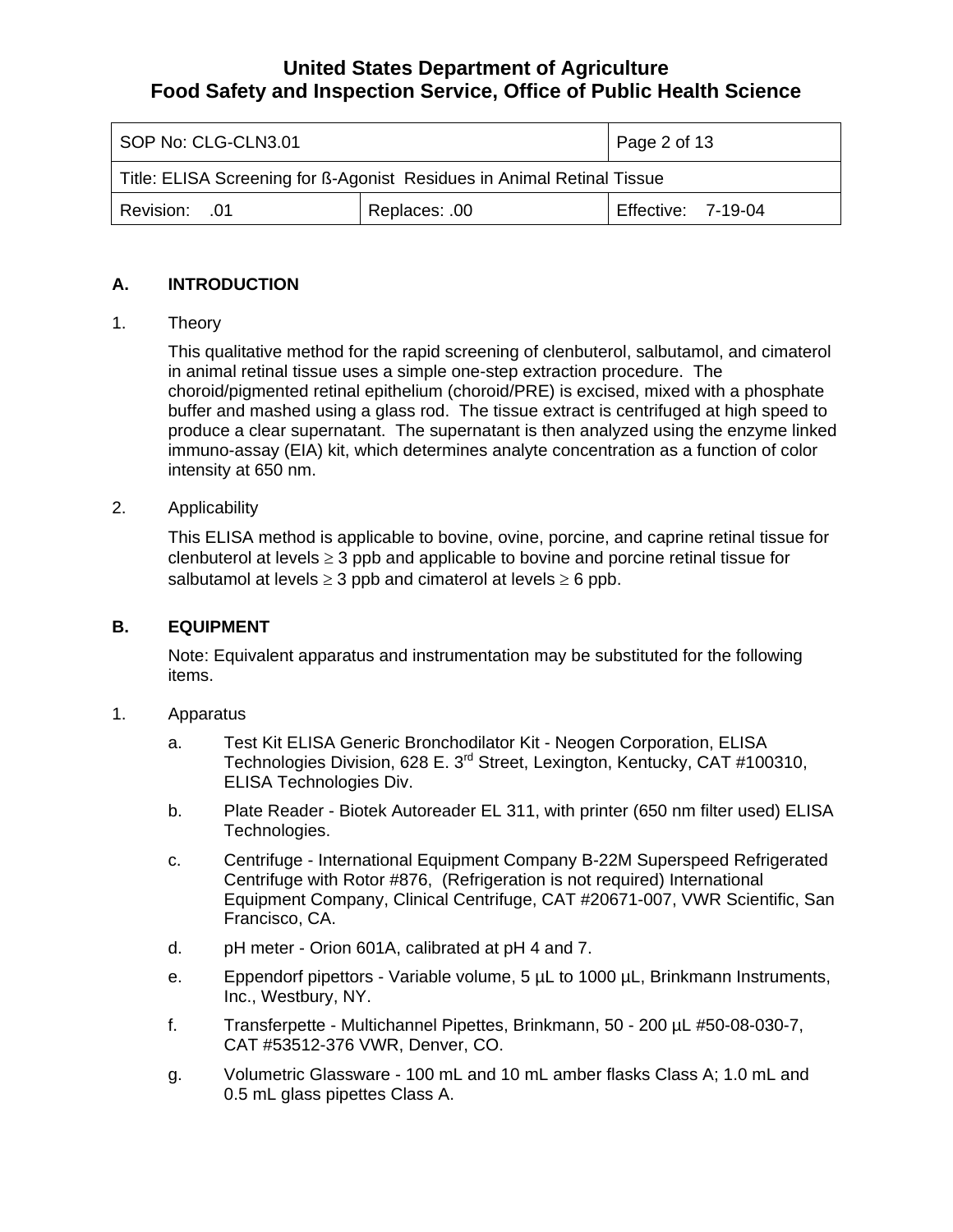<span id="page-2-0"></span>

| SOP No: CLG-CLN3.01                                                    |               | Page 3 of 13              |
|------------------------------------------------------------------------|---------------|---------------------------|
| Title: ELISA Screening for ß-Agonist Residues in Animal Retinal Tissue |               |                           |
| Revision: 01                                                           | Replaces: .00 | <b>Effective: 7-19-04</b> |

- h. Glassware 50 mL polyallomer tube with polypropylene screw closure (CAT #3139-0050, Nalge Company, Rochester NY). Glass rods, 10 mm in diameter by 25 cm, fired and rounded at both ends. Disposable culture tubes, Borex, 12 x 75 mm.
- i. Razor blades Single edge safety razor, American Safety Razor Co., Verona, VA. Alternative choice: scalpel.
- j. Petri dish disposable polystyrene, Optilux 100 x 20 mm style, CAT #1005, Becton Dickinson Labware, Lincoln Park, NJ.
- k. N-Dex Nitrile Gloves LabSource Inc., CAT # G59-200.

#### **C. REAGENTS AND SOLUTIONS**

Note: Equivalent reagents and solutions may be substituted for the following items.

#### 1. Reagents

- a. Sodium Phosphate, dibasic, anhydrous (Na<sub>2</sub>HPO<sub>4</sub>) Aldrich Chemical Company, Inc., Milwaukee WI.
- b. Potassium Phosphate, Monobasic crystals  $(KH_2PO_4)$  Mallinckrodt.
- c. Deionized water.
- d. Methanol HPLC grade, Fisher Scientific.
- e. 1M HCL Fisher Scientific.
- f. 1M NaOH Fisher Scientific.
- 2. Solutions

#### Extraction Buffer:

Weigh 13.6 g of potassium phosphate monobasic and 14.2 g of sodium phosphate dibasic into a 1 L class A volumetric flask or graduated cylinder. Dilute to volume with deionized water. Adjust pH to 6.8 with 1M HCl or 1M NaOH solutions. Prepare fresh extraction buffer when solution becomes cloudy. The pH should be checked periodically to verify that it is 6.8.

#### **D. STANDARDS**

Note: Equivalent standards may be substituted for the following items.

- 1. Source
	- a. Clenbuterol HCl (CLEN) Sigma Chemical Co., St. Louis MO, CAT#C-5423, approximately 95% pure.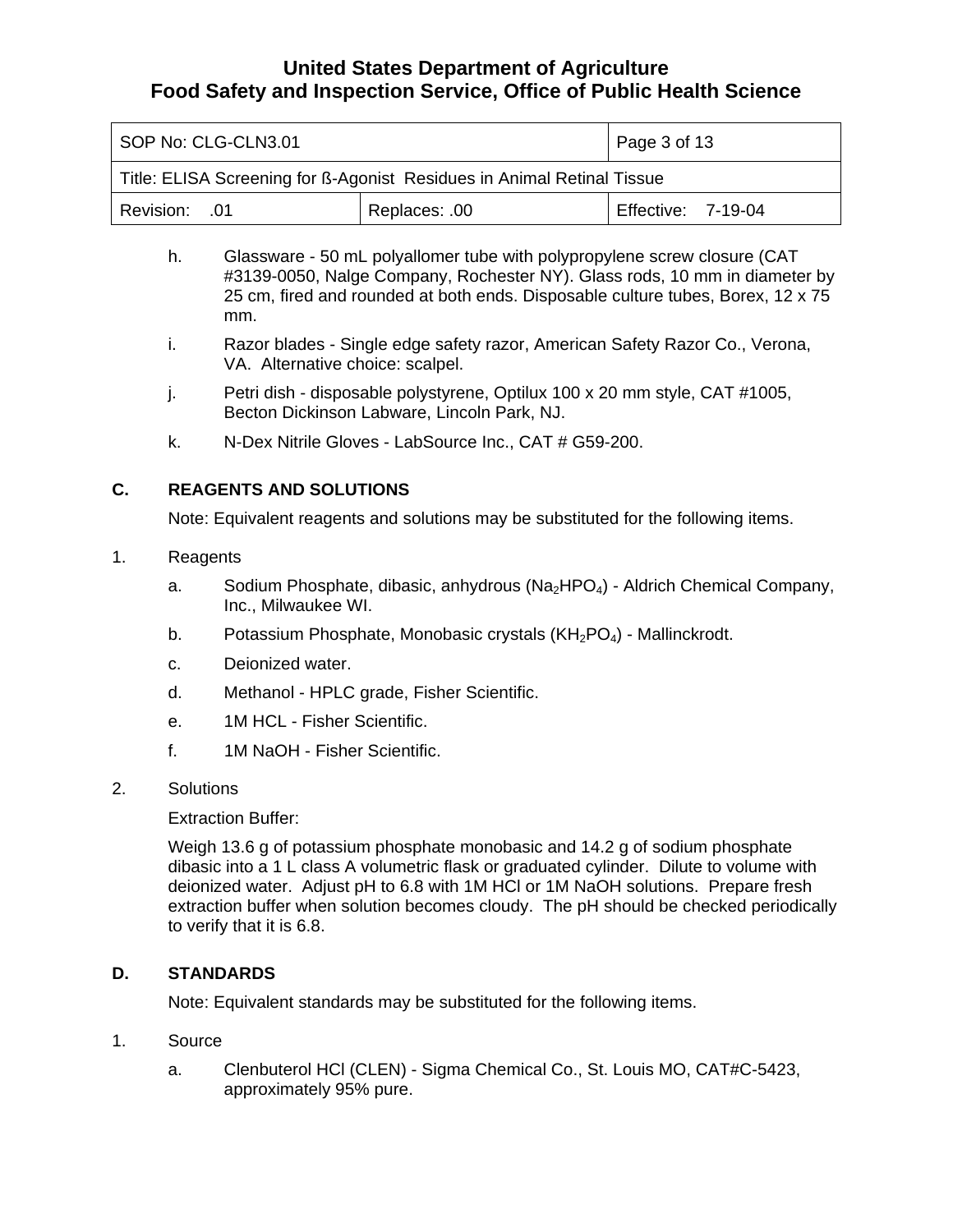| SOP No: CLG-CLN3.01                                                    |  | Page 4 of 13              |
|------------------------------------------------------------------------|--|---------------------------|
| Title: ELISA Screening for ß-Agonist Residues in Animal Retinal Tissue |  |                           |
| Replaces: .00<br>01. Revision: 0                                       |  | <b>Effective: 7-19-04</b> |

- b. Cimaterol (CIM) MP Biochemicals Inc., Aurora, OH, CAT# 159757.
- c. Salbutamol (SAL) Sigma Chemical Co., St. Louis MO, CAT# S-8260, approximately 95% pure.
- 2. Preparation of Standards
	- a. Clenbuterol standards
		- i. Stock CLEN standard solution (25 µg/mL):

Accurately weigh  $2.5 \pm 0.1$  mg clenbuterol standard into a 100 mL amber volumetric flask. Dissolve and bring to volume with methanol.

ii. Intermediate CLEN standard solution (250 ng/mL):

Pipet 1.00 mL ± 0.01 mL CLEN stock standard into a 100 mL amber volumetric flask and bring to volume with water.

iii. Working CLEN standard solution (12.5 ng/mL):

Prepare daily. Pipet 0.50 mL ± 0.01 mL CLEN Intermediate Standard Solution into a 10 mL volumetric flask and bring to volume with Extraction Buffer.

Plate standard series: Into individual 12 x 75 mm test tubes containing 0.4 mL, pipet 100  $\mu$ L, 50  $\mu$ L, 25  $\mu$ L, 10  $\mu$ L, and 5  $\mu$ L of Working CLEN Standard Solution. Vortex to mix.

The standard series : 2.5 ng/mL, 1.4 ng/mL, 0.7 ng/ml, 0.3 ng/mL, 0.2 ng/mL CLEN - EIA buffer (found in the test kit) are applied (0.02 mL) to the ELISA plate.

iv. CLEN fortification solution (0.75 ng/mL):

Pipet 0.075 mL of the intermediate CLEN standard solution into a 25.0 mL volumetric flask. Dilute to volume with Extraction Buffer.

- b. Salbutamol standards
	- i. Stock SAL standard solution (25 µg/mL):

Accurately weigh  $2.5 \pm 0.1$  mg SAL standard into a 100 mL amber volumetric flask. Dissolve and bring to volume with methanol.

ii. Intermediate SAL standard solution (250 ng/ml):

Pipet 1.00 mL  $\pm$  0.01 mL SAL stock standard into a 100 mL amber volumetric flask and bring to volume with water.

iii SAL fortification solution (0.75 ng/mL):

Pipet 0.075 mL of the intermediate SAL standard solution into a 25.0 mL volumetric flask. Dilute to volume with Extraction Buffer.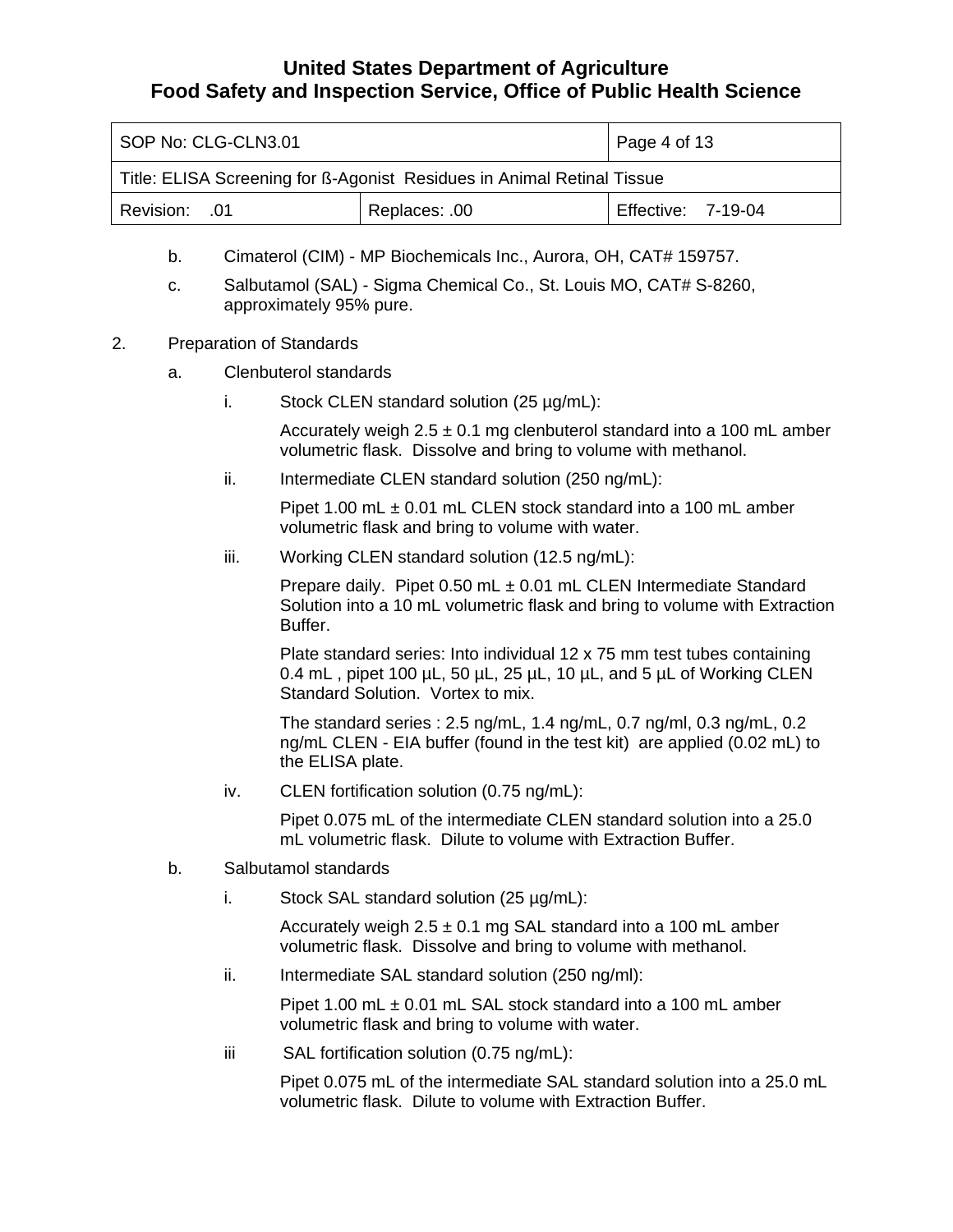<span id="page-4-0"></span>

| SOP No: CLG-CLN3.01                                                    |  | Page 5 of 13       |
|------------------------------------------------------------------------|--|--------------------|
| Title: ELISA Screening for ß-Agonist Residues in Animal Retinal Tissue |  |                    |
| Replaces: .00<br>Revision: 01                                          |  | Effective: 7-19-04 |

- c. Cimaterol standards
	- i. Stock CIM solution  $(25 \mu g/mL)$ :

Accurately weigh  $2.5 \pm 0.1$  mg CIM standard into a 100 mL amber volumetric flask. Dissolve and bring to volume with methanol.

ii. Intermediate CIM standard solution (250 ng/ml):

Pipet 1.00 mL  $\pm$  0.01 mL CIM stock standard into a 100 mL amber volumetric flask and bring to volume with water.

iii. CIM fortification solution (1.5 ng/ml):

Pipet 0.15 mL of the intermediate CIM standard solution into a 25.0 mL volumetric flask. Dilute to volume with Extraction Buffer.

- 3. Storage and Stability
	- a. Stock and intermediate standards are stable for 2 months if stored in the refrigerator.
	- b. Working CLEN, SAL, and CIM solutions must be prepared fresh daily and should be kept at room temperature until use.

### **E. SAMPLE PREPARATION**

- 1. Eyeballs should be thawed at room temperature just enough so that the outside tissues can be manipulated but the aqueous and vitreous humors are still frozen. This takes about 45 to 60 minutes. The eyeball will not deform any noticeable amount when squeezed.
- 2. With a razor blade, incise the eyeball by slowly cutting across the cornea horizontally and vertically. The length of the incisions should include the full width and length of the cornea, and extend into the sclera to allow the eyeball to be evened. Force the semifrozen contents (aqueous and vitreous humors and lens) out of the eyeball and retain in a separate whirl-pak bag. (Eye contents may be discarded if retinal results are negative for clenbuterol.)
- 3. Evert the eyeball, and scrape the choroid/PRE layer (distinctive in bovine, ovine, and caprine due to bluish-green coloration on black) and neural retina (black filmy tissue emanating from the optic nerve area) into a petri dish. With a new razor blade, mince the tissue into fine pieces prior to weighing.

Note: The retina is composed of ten layers. The innermost nine layers are called the neural retina, which is unpigmented. The tenth layer of the retina is the highly pigmented epithelium and is intimately connected to the choroid, which is a pigmented, vascular coat of the eye. "Detached retina" refers to a condition in which the neural-retina (inner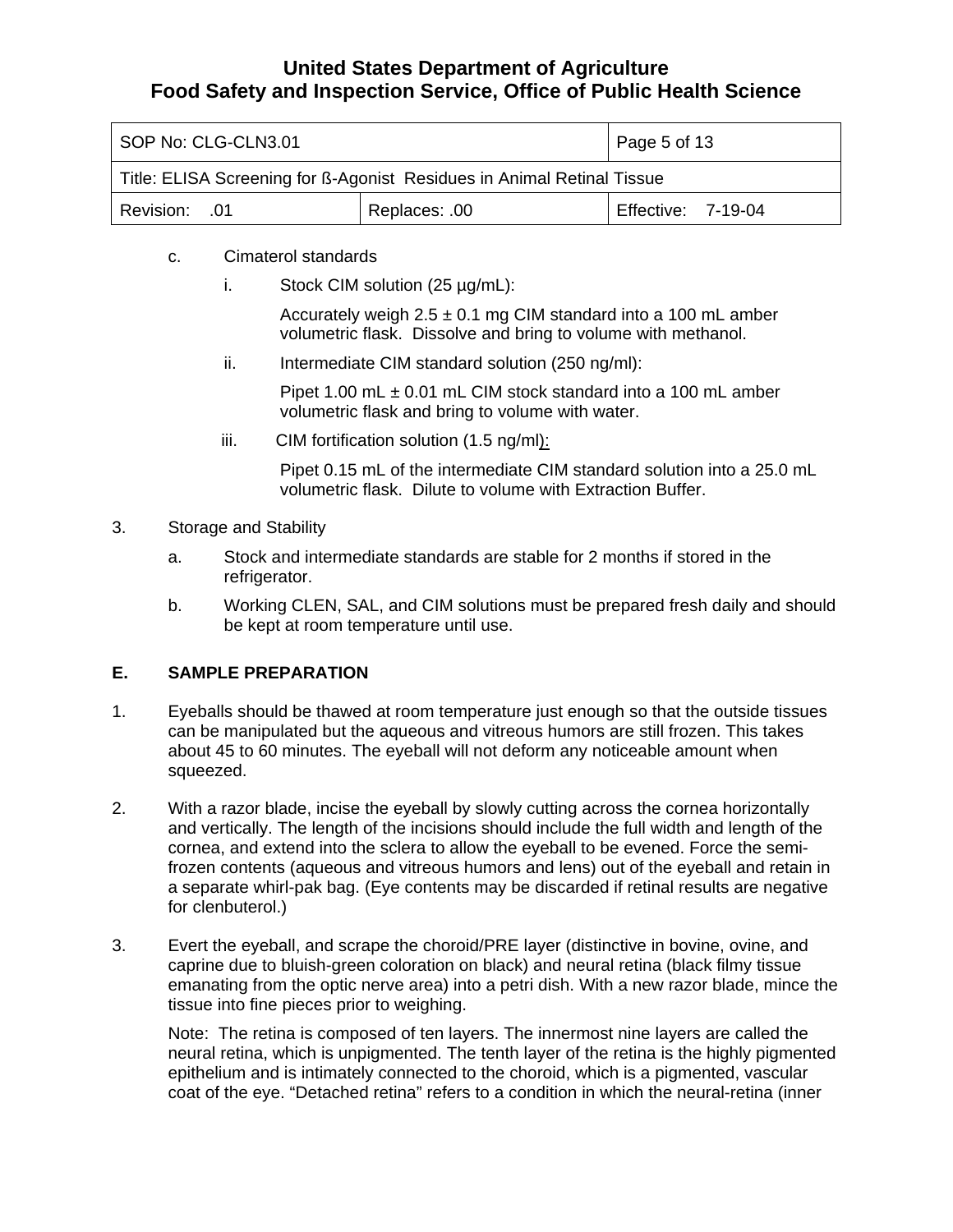<span id="page-5-0"></span>

| SOP No: CLG-CLN3.01                                                    |               | $\vert$ Page 6 of 13 |
|------------------------------------------------------------------------|---------------|----------------------|
| Title: ELISA Screening for ß-Agonist Residues in Animal Retinal Tissue |               |                      |
| Revision: 01                                                           | Replaces: .00 | Effective: 7-19-04   |

nine layers) is separated from the pigmented epithelium and, upon dissecting the eye, is found as a dull, gray, fold of tissue, approximately 30 - 50 mm in length, attached only at the optic disc (depressed area where optic nerve attaches to the back of the eye). The everted eyeball is smooth and darkly pigmented with an iridescent metallic sheen (tapetum lucidum). This layer is the PRE with the adjacent choroid.

Everted porcine eyes do not display the greenish-blue metallic sheen. Typical choroid/PRE yields for bovine, ovine, caprine, and porcine are: 1.5 g, 0.8 g, 0.8 g, and 0.2 g respectively.

### **F. ANALYTICAL PROCEDURE**

1. Weigh 0.1 g minced bovine, ovine, caprine, or porcine retinal tissue into a 50 mL polyallomer centrifuge tube. (When retinal tissue from a porcine eye is limited, weigh 0.05 g retinal tissue into a 50 mL centrifuge and add 0.2 mL Extraction buffer.)

Weigh six different blank retinal tissues to use for calculating the Decision Level (DL).

- 2. Weigh four 0.1 g retinal control tissues. Use one as the control blank and fortify the other three as follows:
	- a. Recovery 1: 400 μL of 0.75 ng/mL CLEN fortification solution (approx. 3 ppb),
	- b. Recovery 2: 400 μL of 0.75 ng/mL SAL fortification solution (approx. 3 ppb), and
	- c. Recovery 3: 400 μL of 1.5 ng/mL CIM fortification solution (approx. 6 ppb). Distribute fortifications randomly into at least 2 wells.
- 3. Add 0.40 mL  $\pm$  0.01 mL Extraction Buffer to centrifuge tube.
- 4. Vigorously mash retinal tissue with glass rod for one minute.
- 5. Cap and centrifuge tube at 15,000 RPM for 15 minutes.
- 6. Pour supernatant into a 12 x 75 mm test tube.
- 7. Aliquot 0.020 mL supernatant into duplicate wells of the Generic Bronchodilator ELISA plate.
- 8. Following ELISA kit directions, add 180 µL diluted Terbutalene-HRP Conjugate Solution (HRP) to each well. The HRP solution and EIA buffers are supplied in the test kit and are diluted 1:180 HRP:EIA. After addition of the HRP:EIA solution to each sample, mix the solutions by gently vibrating the plate on a flat surface.
- 9. Cover plate to avoid possible dust/dirt contamination. Incubate for one hour at room temperature. Shake gently at least twice during the incubation period.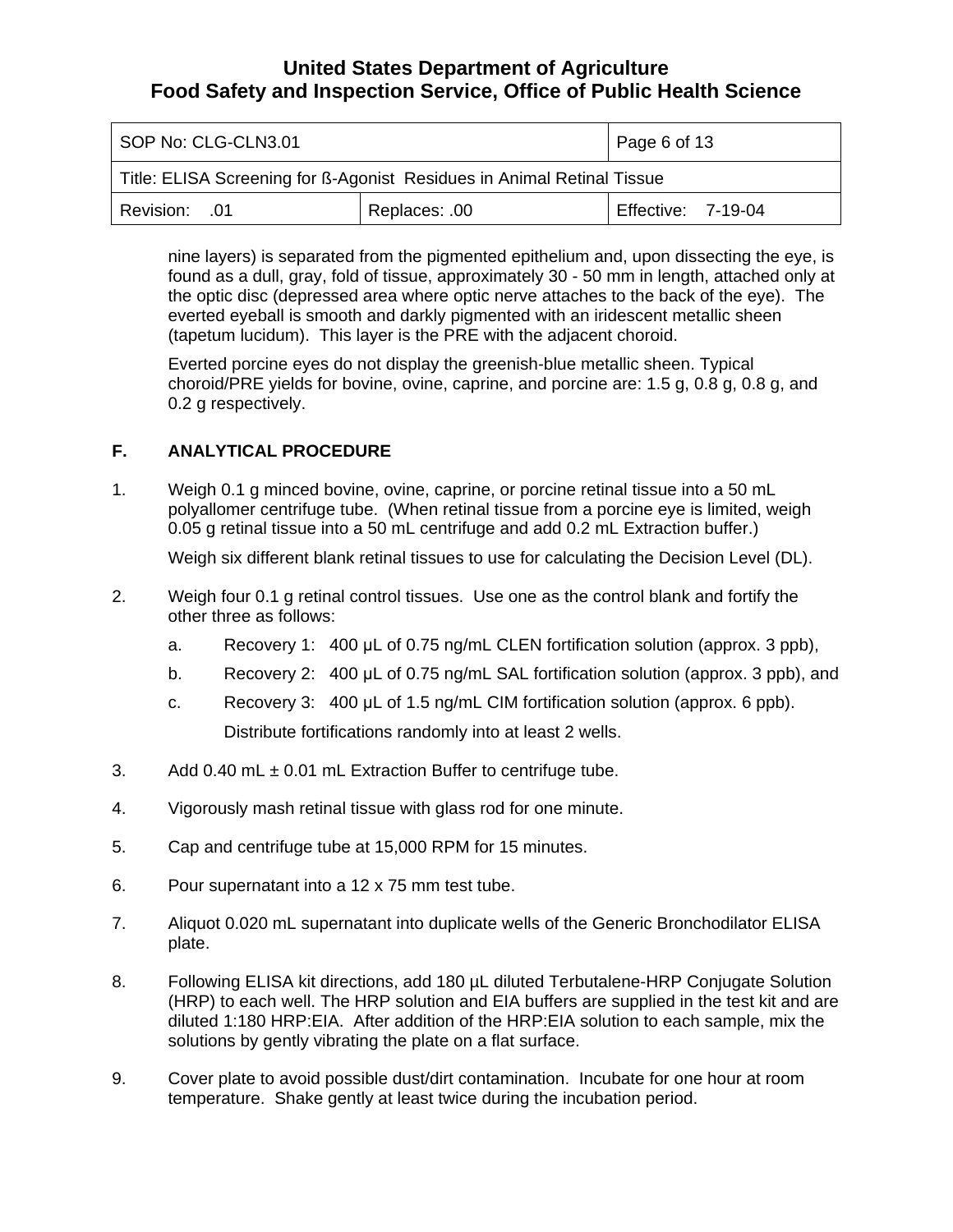<span id="page-6-0"></span>

| SOP No: CLG-CLN3.01                                                    |               | Page 7 of 13       |
|------------------------------------------------------------------------|---------------|--------------------|
| Title: ELISA Screening for B-Agonist Residues in Animal Retinal Tissue |               |                    |
| <b>Revision: .01</b>                                                   | Replaces: .00 | Effective: 7-19-04 |

- 10. Invert the plate after the incubation period, to remove matrix solutions.
- 11. Wash the wells four times with 300 µL each of diluted washing buffer (diluted according to kit instructions supplied in the test kit). Tamp the inverted plate on a paper towel.
- 12. Add 150 µL of the K-Blue substrate supplied in the test kit to each well. Allow the reaction to proceed for 15 minutes with intermittent gentle shaking of plate, especially before taking an absorbance reading.
- 13. Set the plate reader at 650 nm. Read the plate when the absorbance of the control tissue blank reads between 1 and 2 (typically 30 minutes).

#### **G. CALCULATIONS**

Note: Since the ELISA antibody integrates its response over the entire spectrum of compounds that it recognizes, it is not possible to determine the identity or actual concentrations of the beta-agonists present in a positive sample. All positives are identified as ppb Clenbuterol.

Evaluate sample results based on absorbance values for blank control tissues. With this ELISA, beta agonist concentration is inversely related to color intensity. (The highest concentration of beta agonist results in a very pale blue-whereas the reagent blank is a deep blue color).

Calculate the mean and standard deviation (SD) for the mean absorbance readings of the duplicate wells for the six blanks (6 values total). Use these to calculate a decision level using the formula:  $DL = Mean - 3*SD$ . Average the duplicate wells for each sample. A sample will be identified as positive if its absorbance is  $\leq$  the DL.

#### **H. SAFETY PRECAUTIONS AND INFORMATION**

- 1. Required Protective Equipment Lab coat, safety glasses. Gloves should be worn when working with the eyeballs.
- 2. Hazards

| <b>Procedure Step</b> | Hazard                                                                                                      | <b>Recommended Safe</b><br>Procedures                                                             |
|-----------------------|-------------------------------------------------------------------------------------------------------------|---------------------------------------------------------------------------------------------------|
| Methanol              | This solvent may be flammable and<br>may produce toxic effects to skin,<br>eyes and the respiratory system. | Use reagents in an efficient<br>fume hood away from all<br>electrical devices and open<br>flames. |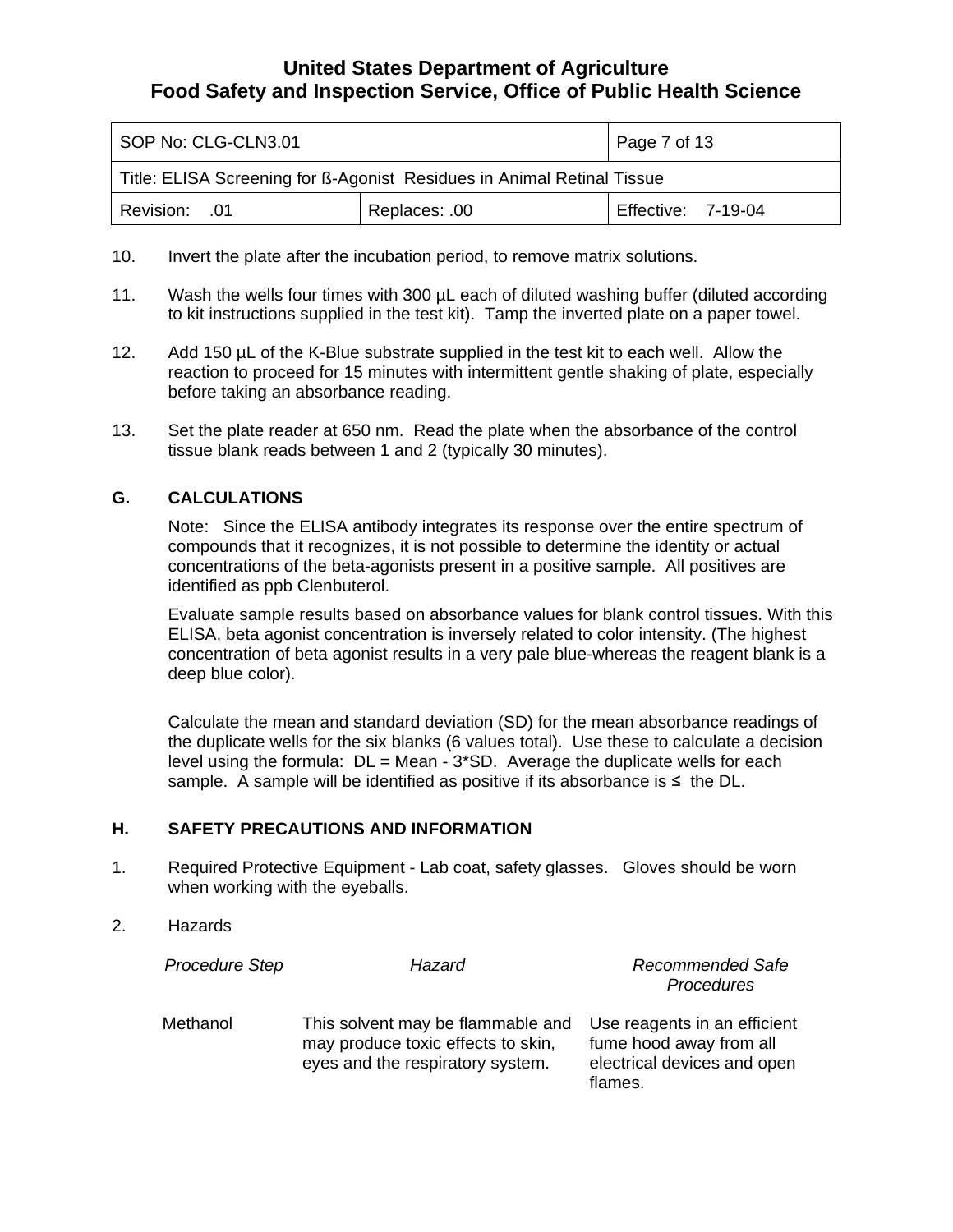<span id="page-7-0"></span>

| SOP No: CLG-CLN3.01                                                    |  | $\vert$ Page 8 of 13 |
|------------------------------------------------------------------------|--|----------------------|
| Title: ELISA Screening for B-Agonist Residues in Animal Retinal Tissue |  |                      |
| Replaces: .00<br>Revision: 01                                          |  | Effective: 7-19-04   |

#### 3. Disposal Procedures

| <b>Procedure Step</b> |           | Hazard | Recommended Safe<br>Procedures                                                                                                                                                                                                           |
|-----------------------|-----------|--------|------------------------------------------------------------------------------------------------------------------------------------------------------------------------------------------------------------------------------------------|
| Methanol              | See Above |        | Collect waste in tightly sealed<br>container and store away from<br>non-compatibles in a cool, well<br>ventilated, flammable liquid<br>storage area/cabinet for disposal<br>in accordance with local, state,<br>and Federal regulations. |

#### **I. QUALITY ASSURANCE PLAN**

#### 1. Performance Standard

- a. A plate should meet all the following criteria:
	- i. The control tissue absorbance should be between 1.0 and 2.0 absorbance units vs. air,
	- ii. The standard curve has absorbencies continuously increasing from the 2.5 ng/mL through each lower concentration standard through the EIA buffer,
	- iii. The absorbencies continuously increase from the 3 ppb to the 0 ppb fortified control tissue wells, and,
	- iv. A variability of less than  $\pm 25%$  between duplicate sample wells is obtained. Determine acceptable variability by using the following:

Larger Absorbance Value  $\leq 1.25$ Smaller Absorbance Value

- v. The control blank must fall within the Mean  $\pm$  3 SD range.
- vi. The CV for the six duplicate blank replicates must be  $\leq$  20%.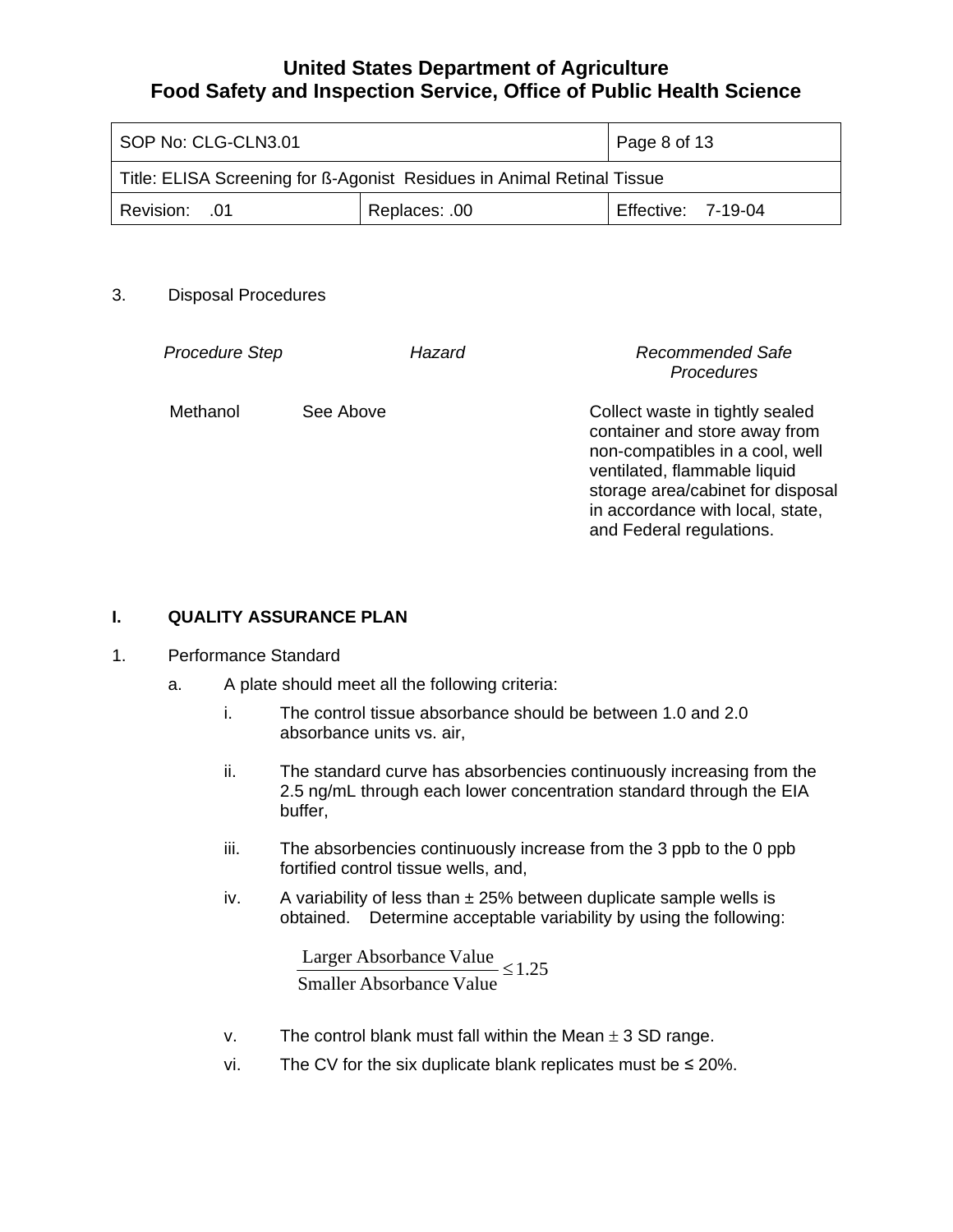| SOP No: CLG-CLN3.01                                                    |               | Page 9 of 13              |
|------------------------------------------------------------------------|---------------|---------------------------|
| Title: ELISA Screening for B-Agonist Residues in Animal Retinal Tissue |               |                           |
| <b>Revision: .01</b>                                                   | Replaces: .00 | <b>Effective: 7-19-04</b> |

2. Critical Control Points and Specifications

|    | Record                                                                                                                                        | <b>Acceptable Control</b>                                                                   |  |  |  |
|----|-----------------------------------------------------------------------------------------------------------------------------------------------|---------------------------------------------------------------------------------------------|--|--|--|
| а. | Variability between duplicate wells.                                                                                                          | ± 25%                                                                                       |  |  |  |
|    | b. Time of retinal tissue contact with<br>extraction solution.                                                                                | At least 10 minutes.                                                                        |  |  |  |
|    | c. After applying aliquots to the ELISA<br>plate the plate is devoid of bubble and<br>liquid prior to the addition of the K-blue<br>solution. | Evacuate plate of all liquid or bubbles<br>prior to the addition of the K-blue<br>solution. |  |  |  |

### 3. Readiness To Perform (FSIS Training Plan)

- a. Analyst Training
	- i. Phase I: Standards- Duplicate external standard curves for Clenbuterol on each of 3 consecutive days, which will include the following:
		- (a) Blank
		- (b) 0.2 ng/mL
		- (c) 0.3 ng/mL
		- (d) 0.7 ng/mL
		- (e) 1.4 ng/mL
		- (f) 2.5 ng/mL
	- ii. Phase II: Analyst fortified samples
		- (a) 3 replicates at 0, 3.0, and 6.0 ppb for Clenbuterol over a period of 3 different days.
		- (b) 3 replicates at 0, 3.0, and 6.0 ppb for Salbutamol over a period of 3 different days.
		- (c) 3 replicates at 0, 6.0, and 12.0 ppb for Cimaterol over a period of 3 different days.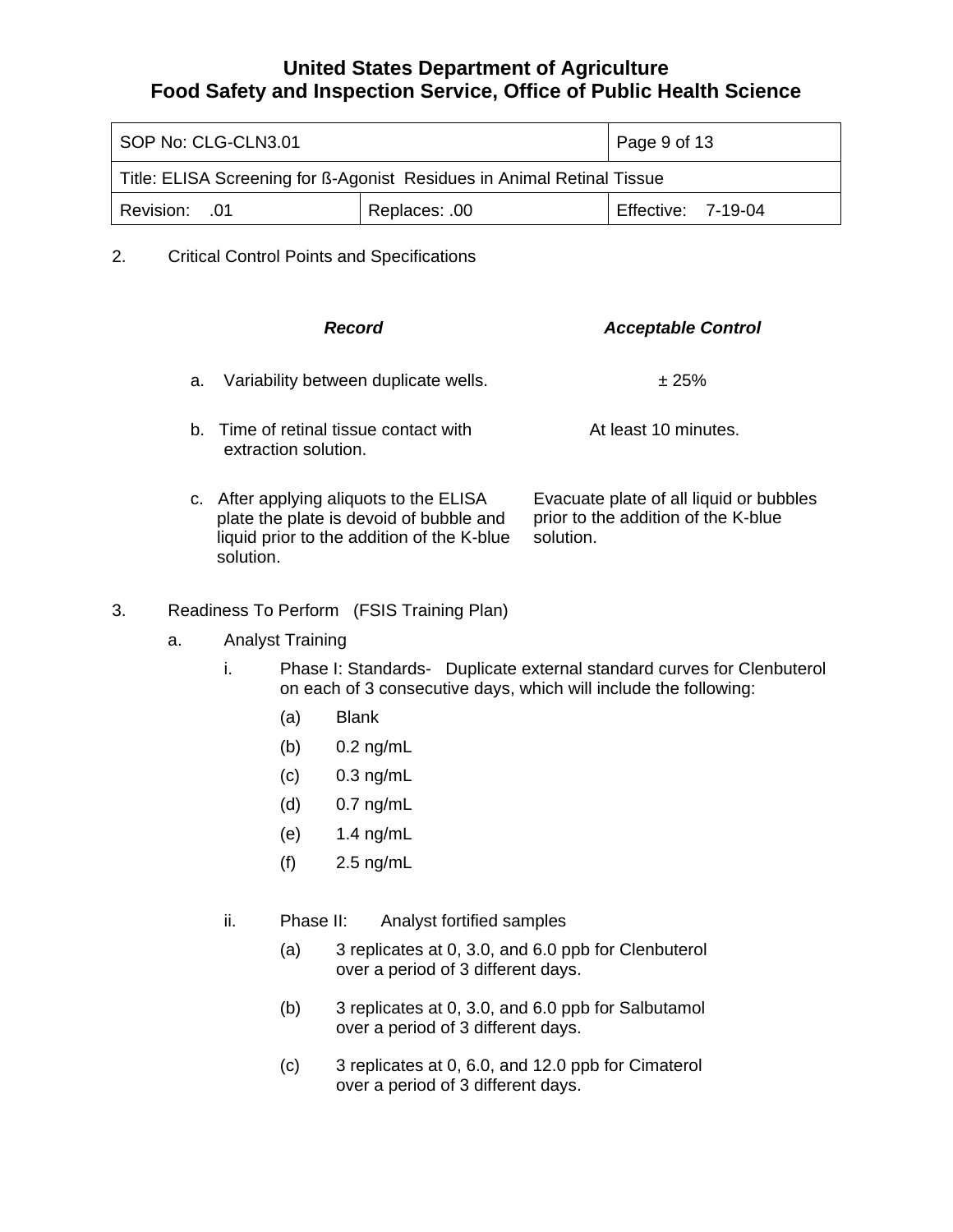| SOP No: CLG-CLN3.01                                                    | Page 10 of 13 |                    |  |  |  |  |  |
|------------------------------------------------------------------------|---------------|--------------------|--|--|--|--|--|
| Title: ELISA Screening for B-Agonist Residues in Animal Retinal Tissue |               |                    |  |  |  |  |  |
| Revision: 01                                                           | Replaces: .00 | Effective: 7-19-04 |  |  |  |  |  |

Note: Phase I and Phase II may be performed concurrently.

- iii. Phase III: Check samples for analyst accreditation.
	- (a) 30 unknown beef or swine eyeball samples. The sample fortifications including the number of blanks are to be blind to the analyst. 10 -15 of the 30 should be blank and the rest spiked at 3 ppb for Clenbuterol and Salbutamol and 6 ppb for Cimaterol. All samples should be put in duplicate wells. The samples must be randomized throughout the set. An external curve must be run to help monitor plate acceptability.
	- (b) Report analytical findings to the Laboratory Quality Assurance Manager (QAM).
	- (c) Letter from QAM is required to commence official analysis.
- b. Acceptability criteria.
	- i. No false negatives at the 3 ppb level for Clenbuterol and Salbutamol and 6 ppb for Cimaterol.
	- ii. Refer to section I.1 above.
- 4. Intralaboratory Check Samples
	- a. System, minimum contents.
		- i. Frequency: At least 1 weekly per analyst if samples analyzed.
		- ii. Records are to be maintained by the analyst and reviewed by the supervisor and Laboratory QAM for positive or negative results for QA samples.
	- b. Acceptability criteria.
		- i. No false negatives at the 3 ppb level for Clenbuterol and Salbutamol and 6 ppb for Cimaterol.
		- ii. Refer to section I.1 above.
	- c. If unacceptable values are obtained, then:
		- i. Stop all official analyses by that analyst.
		- ii. Take corrective action.
- 5. Sample Acceptability and Stability
	- a. Matrix: Retinal tissue
	- b. Sample receipt size: Eyeball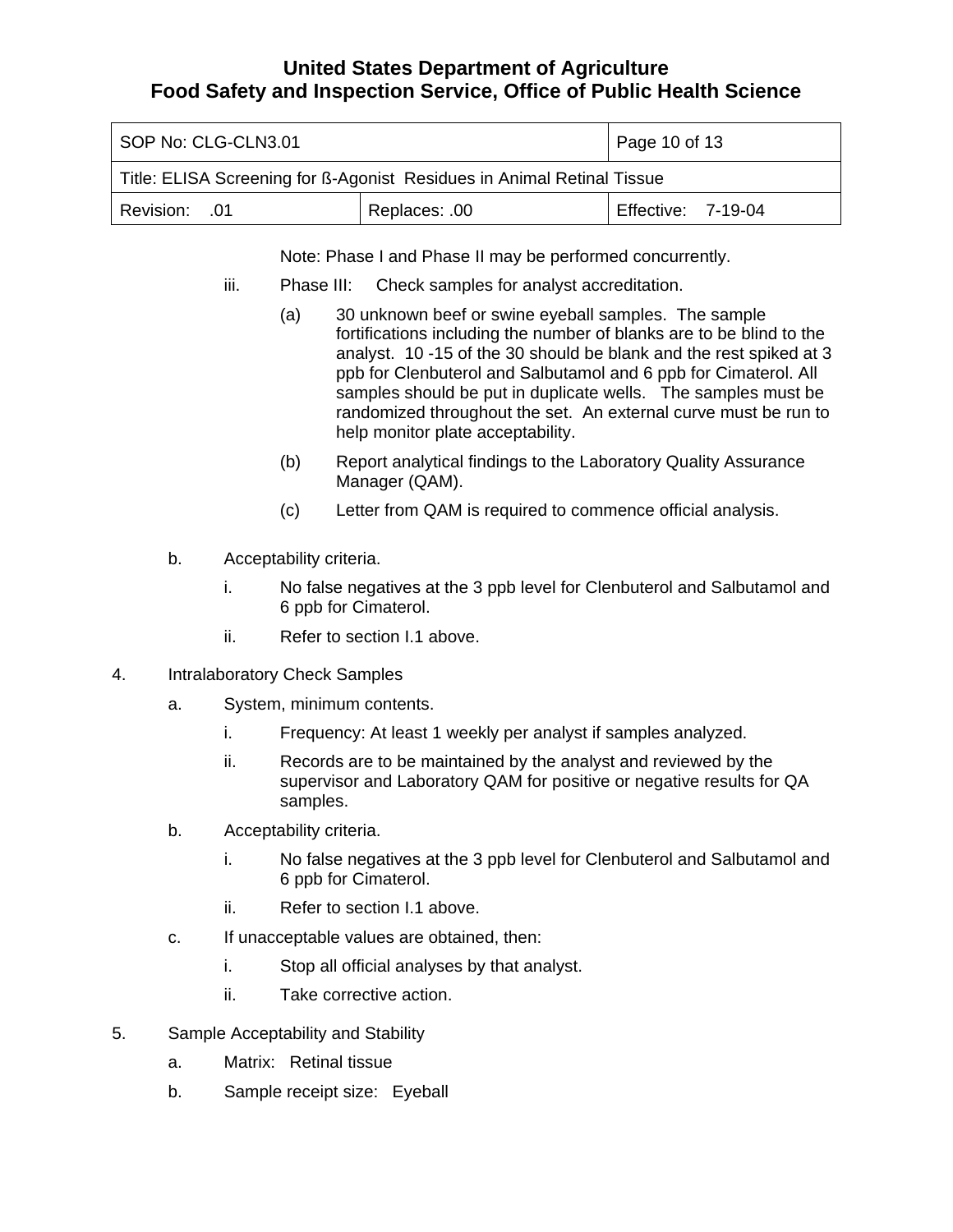<span id="page-10-0"></span>

| SOP No: CLG-CLN3.01                                                    | Page 11 of 13 |                           |  |  |  |  |  |
|------------------------------------------------------------------------|---------------|---------------------------|--|--|--|--|--|
| Title: ELISA Screening for ß-Agonist Residues in Animal Retinal Tissue |               |                           |  |  |  |  |  |
| Revision: 01                                                           | Replaces: .00 | <b>Effective: 7-19-04</b> |  |  |  |  |  |

- c. Sample receipt condition: Frozen
- d. Sample storage:

Time: Eyeballs should be stored at -20 °C or lower. They can be kept for one year. Extracted retinal tissue may be stored for one week at -40 °C or lower (longer tends to dry the tissue).

- 6. Sample Set
	- a. Each sample set must contain:
		- i. 6 different blanks
		- ii. Blank control
		- iii. 3 Fortified controls. (Two at 3 ppb Clenbuterol and Salbutamol, and one at 6 ppb Cimaterol).
		- iv. Samples
		- v. Standards at 2.5, 1.4, 0.7, 0.3, and 1.2 ng/mL Clenbuterol.
- 7. Sensitivity
	- a. Minimum proficiency level (MPL): 3 ppb for Clenbuterol and Salbutamol and 6 ppb for Cimaterol.

### **J. WORKSHEET**

An example of a worksheet on the following page can be removed for photocopying.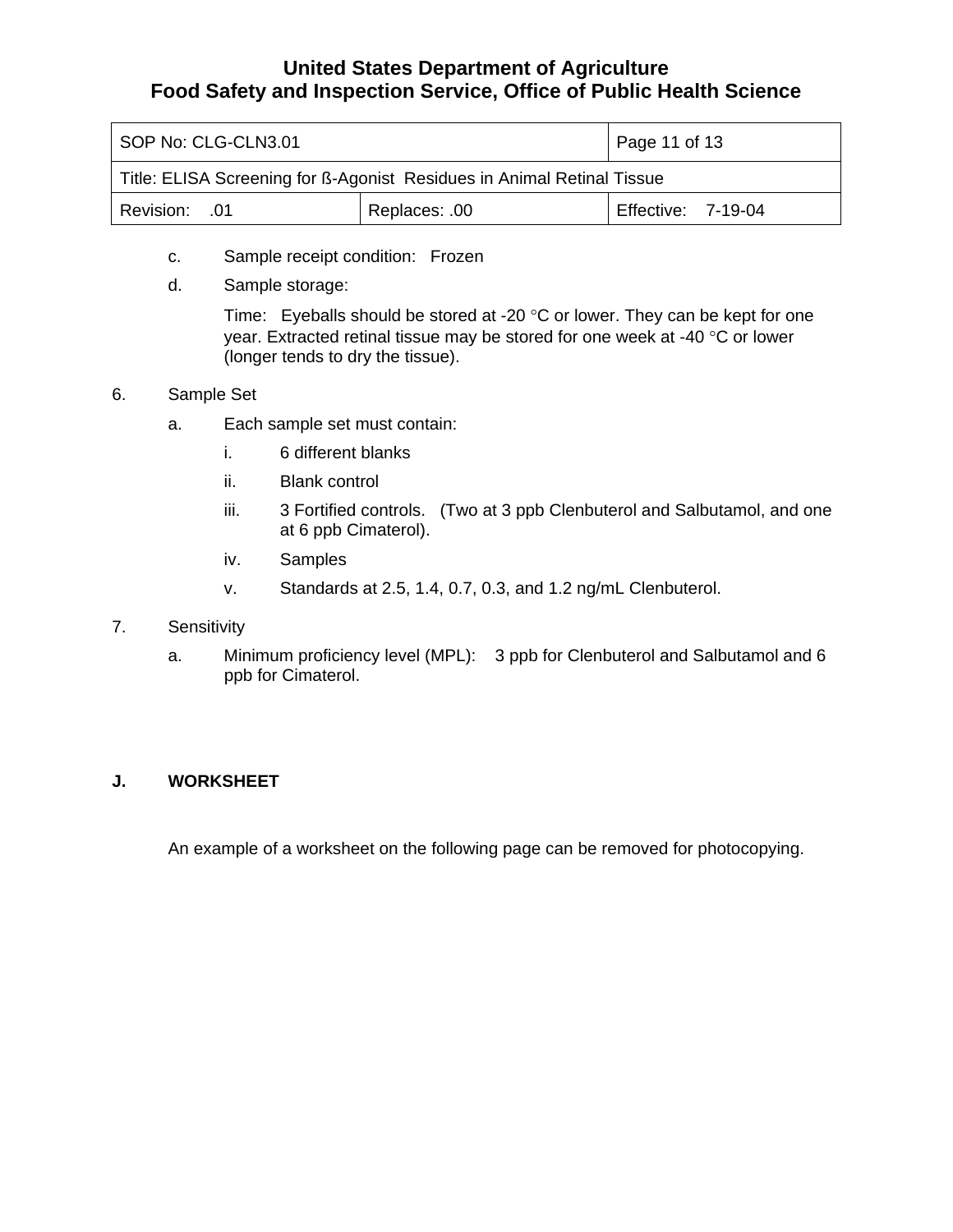| I SOP No: CLG-CLN3.01                                                  | Page 12 of 13 |                    |  |  |  |  |  |
|------------------------------------------------------------------------|---------------|--------------------|--|--|--|--|--|
| Title: ELISA Screening for ß-Agonist Residues in Animal Retinal Tissue |               |                    |  |  |  |  |  |
| <b>Revision: .01</b>                                                   | Replaces: .00 | Effective: 7-19-04 |  |  |  |  |  |

### BETA-AGONIST WORKSHEET

| DATE:                                |              |                |                                    |   |   |                   |                           |            |                                                             |                                                       |                                         |                                                                               | ANALYST: ANALYST:        |  |  |
|--------------------------------------|--------------|----------------|------------------------------------|---|---|-------------------|---------------------------|------------|-------------------------------------------------------------|-------------------------------------------------------|-----------------------------------------|-------------------------------------------------------------------------------|--------------------------|--|--|
| SUPERVISOR REVIEWED BY:              |              |                |                                    |   |   |                   |                           |            |                                                             |                                                       |                                         |                                                                               | REVIEWED BY:             |  |  |
|                                      |              |                |                                    |   |   |                   |                           |            |                                                             |                                                       |                                         | <b>INSTRUMENTS AND SETTING</b>                                                |                          |  |  |
|                                      | $\mathbf{1}$ | $\overline{c}$ | 3                                  | 4 | 5 | 6                 | $\overline{7}$            | 8          | 9                                                           | 10                                                    | 11                                      | 12                                                                            | PLATE READER:            |  |  |
| Α                                    |              |                |                                    |   |   |                   |                           |            |                                                             |                                                       |                                         |                                                                               | PLATE READER FILTER:     |  |  |
| В                                    |              |                |                                    |   |   |                   |                           |            |                                                             |                                                       |                                         |                                                                               | PLATE READER MODE: ABS1  |  |  |
| С                                    |              |                |                                    |   |   |                   |                           |            |                                                             |                                                       |                                         |                                                                               | CENTRIFUGE:              |  |  |
| D                                    |              |                |                                    |   |   |                   |                           |            |                                                             |                                                       |                                         |                                                                               | CENTRIFUGE SPEED:        |  |  |
| Ε                                    |              |                |                                    |   |   |                   |                           |            |                                                             |                                                       |                                         |                                                                               | <b>CENTRIFUGE TIME:</b>  |  |  |
| F                                    |              |                |                                    |   |   |                   |                           |            |                                                             |                                                       |                                         |                                                                               | <b>CENTRIFUGE TEMP:</b>  |  |  |
| G                                    |              |                |                                    |   |   |                   |                           |            |                                                             |                                                       |                                         |                                                                               | <b>CENTRIFUGE ROTOR:</b> |  |  |
| Н                                    |              |                |                                    |   |   |                   |                           |            |                                                             |                                                       |                                         |                                                                               | PIPETTE:                 |  |  |
|                                      |              |                |                                    |   |   |                   |                           |            |                                                             |                                                       |                                         | FREEZER:                                                                      |                          |  |  |
|                                      |              |                |                                    |   |   |                   |                           |            |                                                             |                                                       |                                         |                                                                               | <b>BALANCE:</b>          |  |  |
|                                      |              |                |                                    |   |   |                   |                           |            |                                                             |                                                       |                                         |                                                                               | pH METER:                |  |  |
|                                      |              |                |                                    |   |   |                   |                           |            |                                                             |                                                       |                                         |                                                                               | <b>REFRIGERATOR:</b>     |  |  |
|                                      |              |                | STANDARDS AND REAGENTS             |   |   | <b>CLEN</b>       | SAL                       | <b>CIM</b> |                                                             |                                                       |                                         | <b>STANDARDS</b><br>0.2                                                       | <b>CLEN</b>              |  |  |
| <b>BETA-AGONIST STOCK:</b>           |              |                |                                    |   |   |                   |                           |            |                                                             | ng/mL<br>0.3                                          |                                         |                                                                               |                          |  |  |
|                                      |              |                | BETA-AGONIST INTERMEDIATE:         |   |   |                   |                           |            |                                                             |                                                       |                                         | ng/mL<br>0.7                                                                  |                          |  |  |
| BETA-AGONIST WORKING SOL:            |              |                |                                    |   |   |                   |                           |            |                                                             |                                                       | ng/mL<br>1.4                            |                                                                               |                          |  |  |
| BETA-AGONIST SPIKING SOL: 0.75 ng/mL |              |                |                                    |   |   |                   |                           |            |                                                             |                                                       | ng/mL<br>2.5                            |                                                                               |                          |  |  |
|                                      |              |                | BETA-AGONIST SIKING SOL: 1.5 ng/mL |   |   |                   |                           |            |                                                             |                                                       |                                         | ng/mL                                                                         |                          |  |  |
| BETA-AGONIST SPIKING SOL: 3 ng/mL    |              |                |                                    |   |   |                   |                           |            |                                                             |                                                       |                                         |                                                                               |                          |  |  |
|                                      |              |                |                                    |   |   |                   |                           |            |                                                             |                                                       |                                         |                                                                               |                          |  |  |
|                                      |              |                |                                    |   |   |                   |                           |            |                                                             |                                                       | Calculations:                           |                                                                               |                          |  |  |
| PHOSPHATE BUFFER:                    |              |                |                                    |   |   |                   | Sample size $= 0.10$ gram |            |                                                             | Amount of drug enzyme conjugate needed. Calculation A |                                         |                                                                               |                          |  |  |
| <b>WASH BUFFER:</b>                  |              |                |                                    |   |   | Weighing Date:    |                           |            | $A = No$ . of wells used $+ 8 =$ (round to the nearest 5's) |                                                       |                                         |                                                                               |                          |  |  |
| DILUTED DRUG ENZYME CONJUGATE:       |              |                |                                    |   |   | Weighing Analyst: |                           |            |                                                             | mL of EIA buffer needed: Calculation B                |                                         |                                                                               |                          |  |  |
| $KIT$ #:                             |              |                |                                    |   |   |                   |                           |            |                                                             |                                                       | $B = ((Calculation A) _x X 180)/1000 =$ |                                                                               |                          |  |  |
| COMMENTS:                            |              |                |                                    |   |   |                   |                           |            |                                                             |                                                       |                                         | $C = (((Calculation A) \_ x 300 x 4) / 1000 = (round up to the nearest 10's)$ |                          |  |  |
|                                      |              |                |                                    |   |   |                   |                           |            |                                                             |                                                       |                                         |                                                                               |                          |  |  |
|                                      |              |                |                                    |   |   |                   |                           |            |                                                             |                                                       |                                         | Amount of wash buffer needed: $10\%$ of C $0.1 \times$ _____ = _____          |                          |  |  |